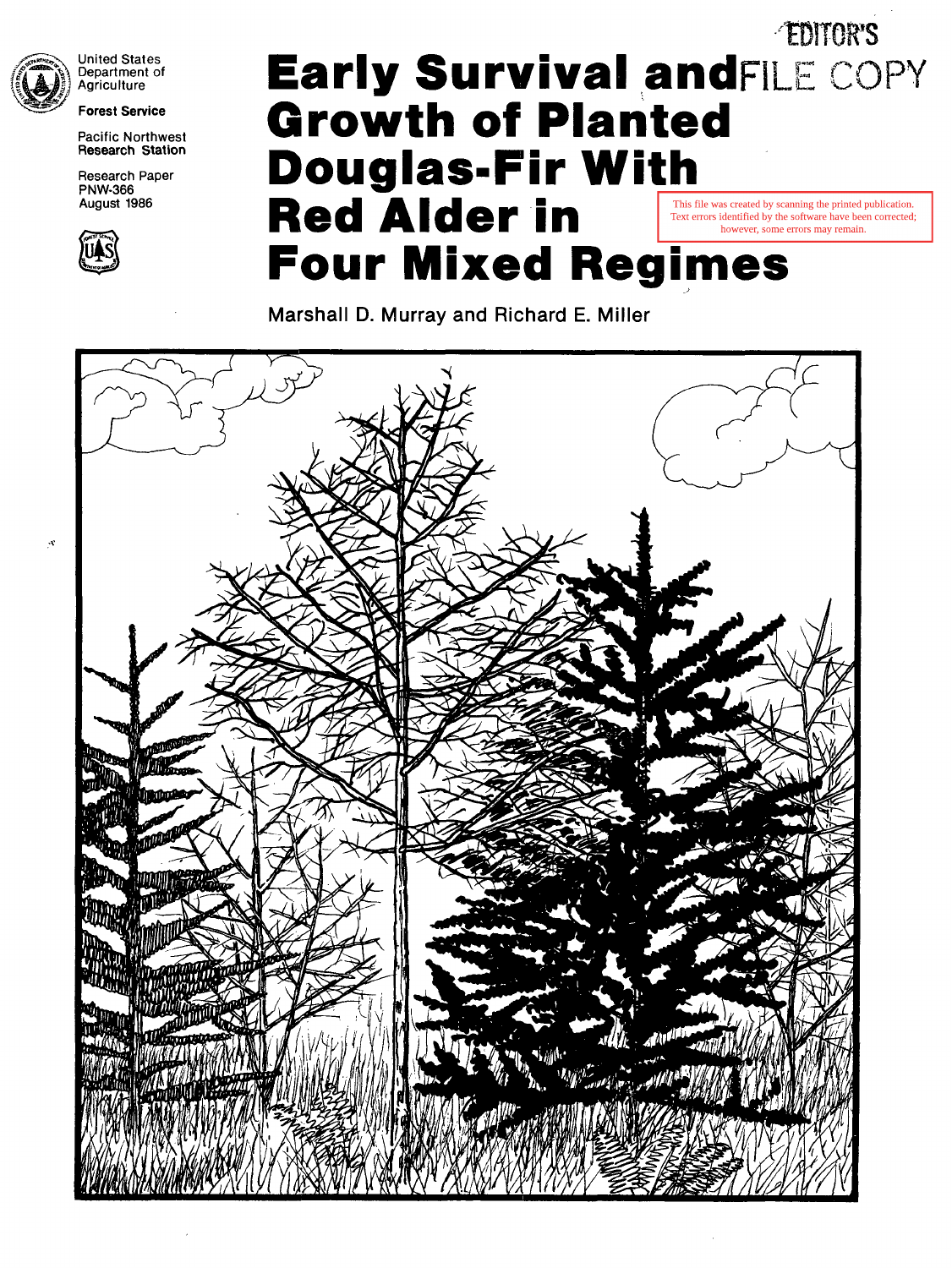J.

 $\ddot{\phantom{a}}$ 

**Authors MARSHALL D. MURRAY is a forester and RICHARD E. MILLER is principal soil** scientist, Pacific Northwest Research Station, Forestry Sciences Laboratory, 3625 93d Avenue, S.W., Olympia, Washington 98502.

 $\bar{\lambda}$ 

 $\ddot{\phantom{0}}$ 

 $\ddot{\phantom{a}}$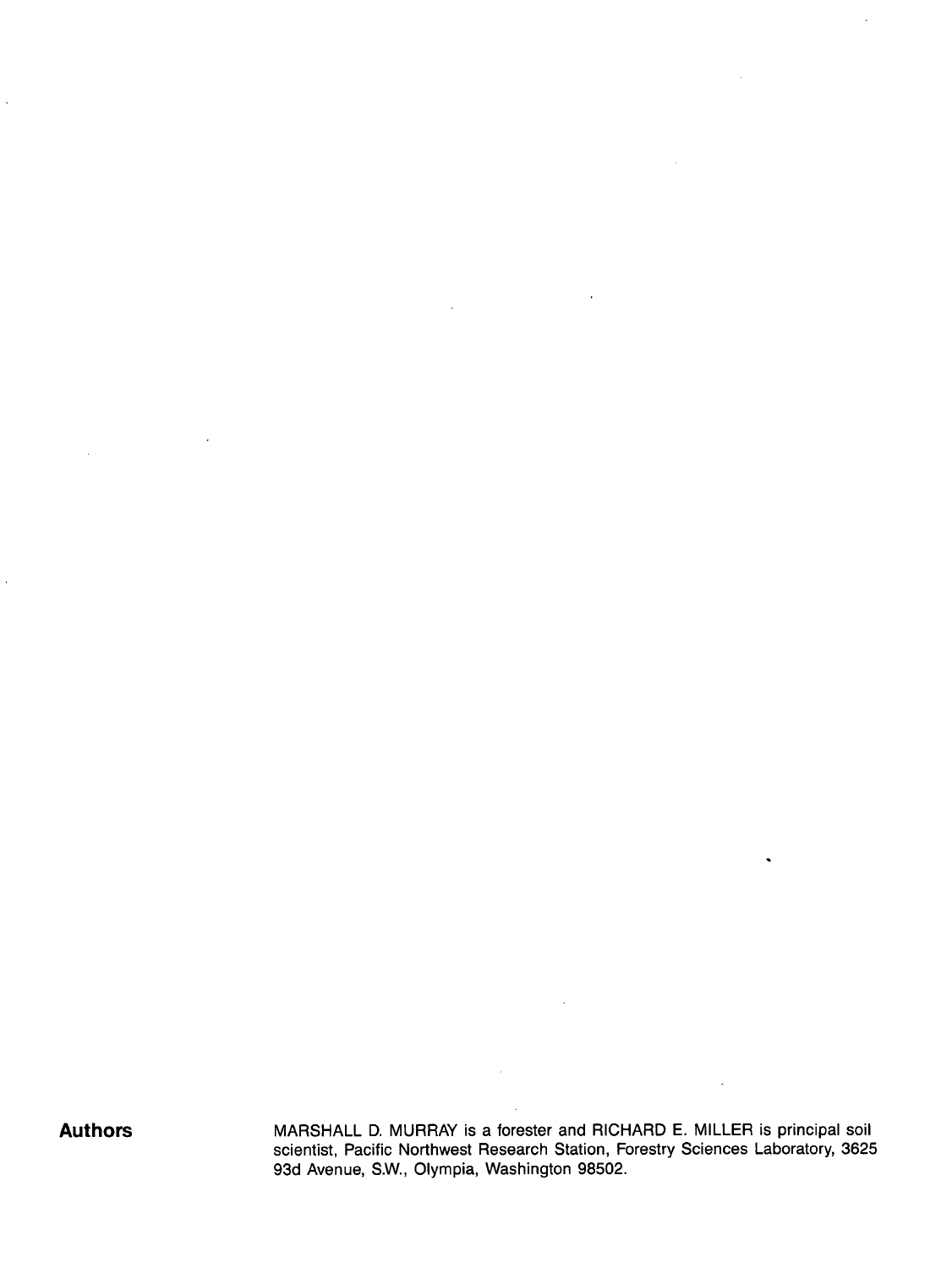| <b>Abstract</b> | Murray, Marshall D.; Miller, Richard E. Early survival and growth of planted<br>Douglas-fir with red alder in four mixed regimes. Res. Pap. PNW-366. Portland, .<br>OR: U.S. Department of Agriculture, Forest Service, Pacific Northwest Research<br>Station; 1986. 13 p.                                                                                                                                                                                                                                                                 |
|-----------------|--------------------------------------------------------------------------------------------------------------------------------------------------------------------------------------------------------------------------------------------------------------------------------------------------------------------------------------------------------------------------------------------------------------------------------------------------------------------------------------------------------------------------------------------|
|                 | To quantify between-species interactions, we measured and compared survival and<br>growth of planted Douglas-fir and associated planted and volunteer red alder at a<br>location on the west side of the Cascade Range in Washington. The planted alder<br>were wildlings dug either from a nearby area or from a distant, coastal site and in-<br>terplanted into a 3-year-old Douglas-fir plantation. The volunteer alder became<br>established in year 1; these were cut at year 3 or 7 depending on the regime<br>tested.              |
|                 | The data indicated no apparent advantage in using nonlocal red alder to reduce<br>aboveground competition with Douglas-fir at this location. Survival of both sources<br>of interplanted alder was high, and the average diameter and height were similar<br>through plantation age 10. Retaining about 1 100 volunteer alder per hectare<br>(445/acre) through plantation age 7 had no measurable positive or negative effect<br>on the associated Douglas-fir.                                                                           |
|                 | When alder densities are less than about 1 250/ha (500/acre), silviculturists can<br>safely delay alder control on most average or below-average site quality land until<br>6 to 8 years after planting Douglas-fir. This reduces alder sprouting and permits<br>combining complete or partial control of alder with precommercial thinning of<br>associated Douglas-fir. To ensure timely control, periodic observations of Douglas-fir<br>red alder mixtures are necessary, however.                                                     |
|                 | Keywords: Silvicultural systems, mixed stands, competition (plant), nitrogen fixation,<br>Douglas-fir, Pseudotsuga menziesii, red alder, Alnus rubra.                                                                                                                                                                                                                                                                                                                                                                                      |
| <b>Summary</b>  | At a Douglas-fir site III location on the west side of the Cascade Range in Wash-<br>ington, we compared 10-year survival and growth of planted Douglas-fir in four<br>regimes with planted or volunteer red alder. The regimes were Douglas-fir with in-<br>terplanted alder wildlings of either (1) a local source or (2) a distant, coastal source;<br>and Douglas-fir with volunteer red alder present (3) through plantation age 3 or (4)<br>through plantation age 7.                                                                |
|                 | Our purpose was to quantify between-species interactions. The data indicated no<br>apparent advantage in using nonlocal red alder to reduce aboveground competi-<br>tion with Douglas-fir at this location. Survival of both sources of interplanted alder<br>was high; their average diameter and height were similar and exceeded that of<br>associated Douglas-fir through plantation age 10. Average percentage of sprouting<br>stumps and average height of the tallest sprout per stump did not differ for the two<br>alder sources. |
|                 | Delaying release of Douglas-fir from volunteer alder until age 7 instead of at age 3<br>did not reduce Douglas-fir density nor reduce average height and diameter at breast<br>height through plantation age 10. Retaining a heavy component of volunteer<br>(1 100/ha) or planted (2 100/ha) red alder through plantation age 7 had no meas-<br>urable positive or negative effect on the associated Douglas-fir. When density of                                                                                                         |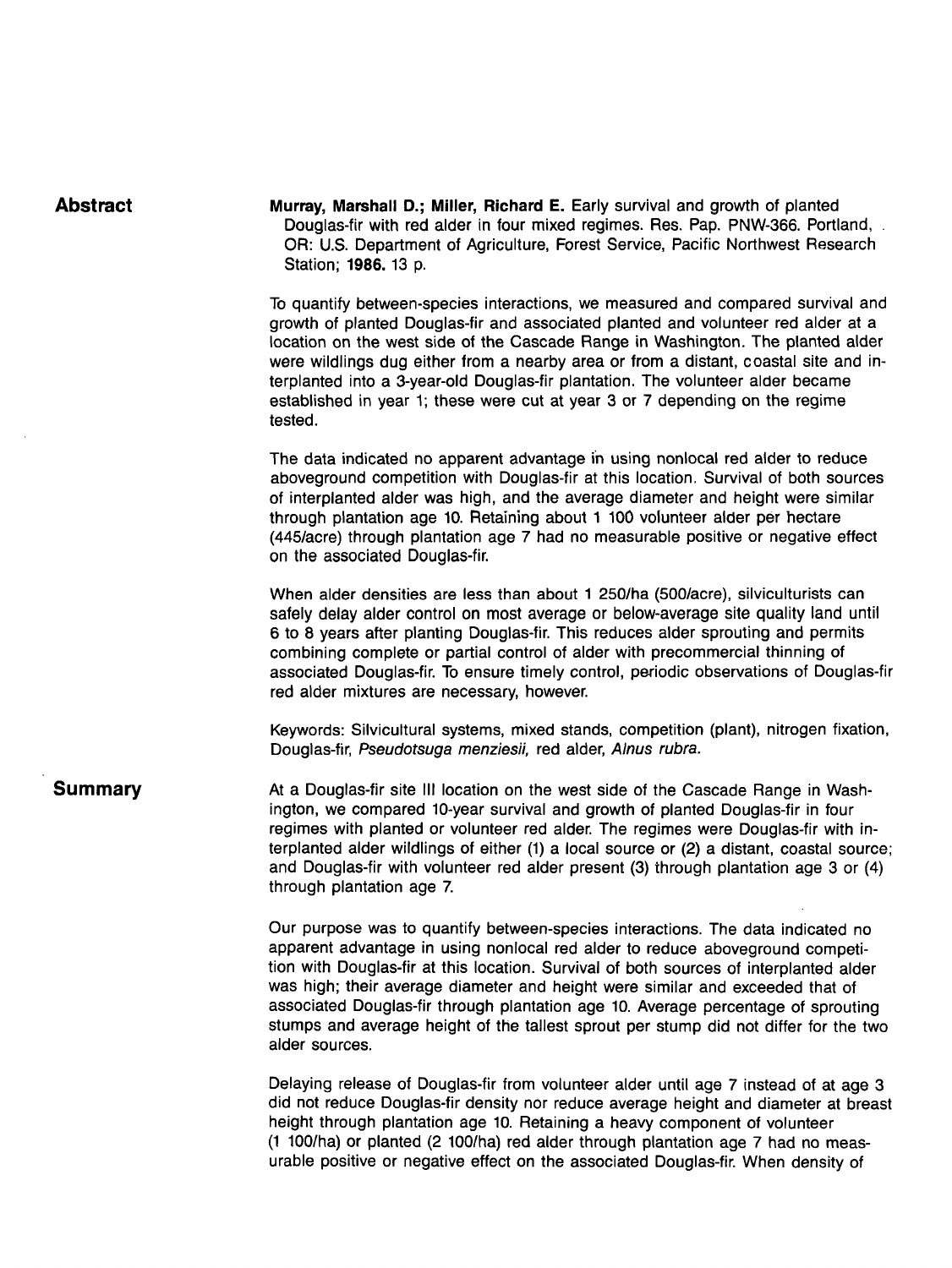volunteer alder is less than about 1 250/ha, silviculturists can delay alder control on most average or below-average site quality land until 6 to 8 years after planting Douglas-fir. This delayed cutting reduces alder sprouting and permits combining complete or partial control of alder with precommercial thinning of associated Douglas-fir. To balance the potential positive and negative effects of red alder in Douglas-fir plantations, control of alder density can be delayed until the upper crown of Douglas-fir crop trees is in contact with nearby alder. Periodic observations, especially during the first decade after planting, are necessary to ensure timely control.

# **Contents 1 Introduction**

- **2 Materials and Methods**
- 2 Study Area
- 2 Treatments
- 3 Measurements
- 3 Statistical Analyses
- 5 **Results**
- 5 Planted Douglas-Fir
- 7 Planted Red Alder
- 7 Volunteer Red Alder
- 8 Alder Sprouts and Volunteers
- **9 Discussion**
- 9 Local vs. Nonlocal Interplanted Red Alder (Question 1)
- 9 Cutting Surplus Volunteer Alder (Question 2)
- 10 Size and Occurrence of Alder Sprouts (Question 3)
- **11 Conclusions**
- **12 Acknowledgments**
- **12 English Equivalents**
- **13 Literature Cited**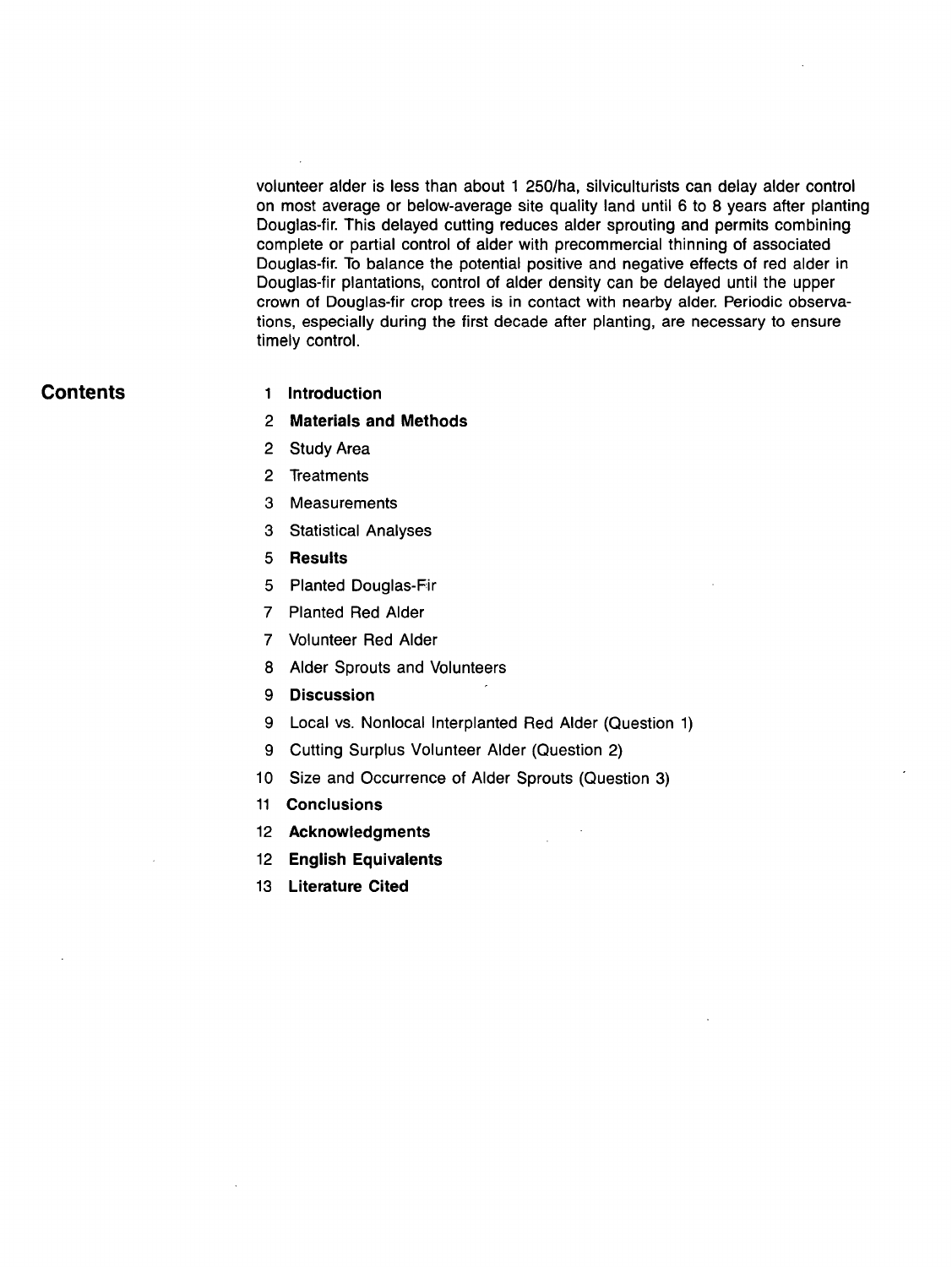**Introduction Red alder (Alnus rubra Bong.) is a commercial tree species that can provide** nitrogen to improve growth of Douglas-fir *(Pseudotsuga menziesfi* (Mirb.) Franco) plantations. For example, a 2:1 mixture of red alder:Douglas-fir at the Wind River Experimental Forest, Gifford Pinchot National Forest, in southwestern Washington provided at least 40 kg N·ha<sup>-1</sup>·yr<sup>-1</sup> during a 30-year period (Tarrant and Miller 1963) and markedly increased growth of planted Douglas-fir at that N-deficient site (Miller and Murray 1978, Tarrant 1961). Red alder can be established in Douglas-fir plantations through natural seeding, by concurrent interplanting, or by delayed interplanting to offset the early competitive advantage of red alder over Douglas-fir. These mixed-species systems involve sharing site resources between an N-fixing species and a principal crop species.

> Using red alder as an alternative to nitrogen fertilizer does have disadvantages (Miller and Murray 1979). One major disadvantage is that early height growth of red alder exceeds that of Douglas-fir. Consequently, faster growing red alder will overtop nearby, equal-aged Douglas-fir for at least 25 years (Fowells 1965, Newton and others 1968, Miller and Murray 1978), and a large proportion of Douglas-fir may be top-damaged or die unless spacing of the two species is controlled.

> Before mixed Douglas-fir/red alder plantations can be recommended as a management option for mesic sites in western Washington and Oregon, some important questions need to be answered at a number of trial locations: (1) Will interplanted red alder of a nonlocal source be less competitive with Douglas-fir than interplanted red alder of a local source? (2) When should surplus alder be cut? (3) After surplus alder are c'ut, what are the occurrence rate and size of alder sprouts? (4) During the various stages of plantation development, how many red alder should be admixed with Douglas-fir to provide adequate N production with an acceptable level of competition? (5) What is the comparative growth of Douglas-fir plantations that have red alder as a source of N rather than urea fertilizer?

> In spring 1974, a study began at a location on the west side of the Cascade Range in Washington to answer the first question; that is, a nonlocal vs. a local source of alder. $\frac{1}{1}$  To approximate the well-documented, mixed plantation in the Wind River Experimental Forest in southwestern Washington, a 2:1 red alder:Douglas-fir mixture was established by interplanting two red alder adjacent to each Douglas-fir in a 3-year-old Douglas-fir plantation. Local red alder were interplanted on three study plots and nonlocal alder were interplanted on three others. Immediately before this interplanting, volunteer red alder were felled on these six plots and on three adjacent control plots. When the plantation was 7 years old we anticipated, however, that the 2:1 ratio would eventually result in a large proportion of dead or damaged Douglas-fir. From our earlier observations at the Wind River mixed plantation, we estimated that 50 to 100 uniformly distributed, dominant red alder per hectare would improve N and organic matter status, but would not seriously reduce Douglas-fir growing stock (Miller and Murray 1978.) Consequently, we expanded the study at White River to provide answers to the four other questions.

 $<sup>J</sup>$ This study was initiated by Weyerhaeuser Company on the</sup> White River Tree Farm. It is now a cooperative study between Weyerhaeuser and the Pacific Northwest Research Station, USDA Forest Service.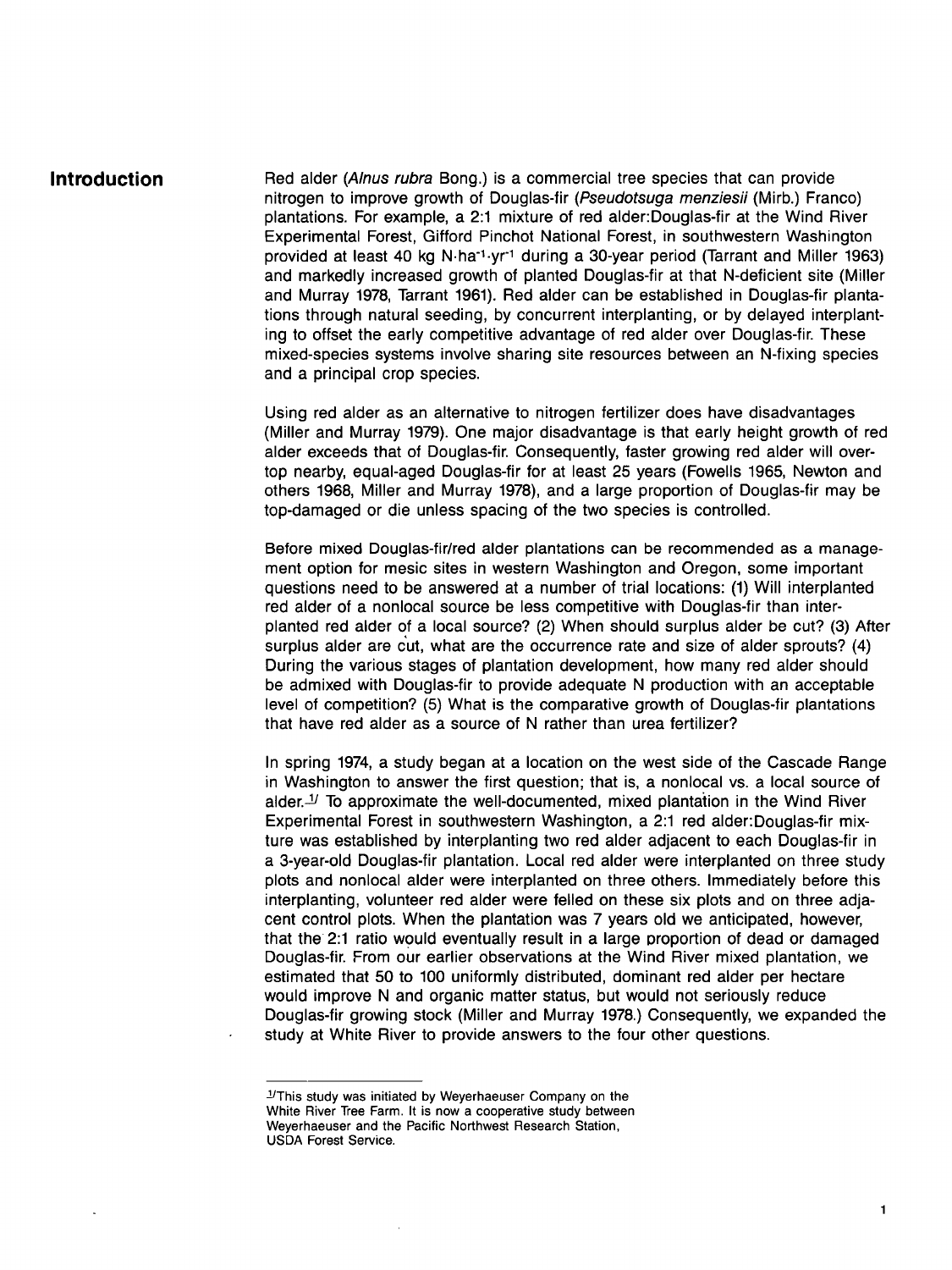This report documents stand development through Douglas-fir plantation age 10 years, when alder and Douglas-fir densities were reduced to prescribed levels and urea fertilizer was applied in one regime. We compare early survival and growth of (1) Douglas-fir in competition with either interplanted or volunteer alder, and (2) interplanted alder from two sources. Included are the number and size of alder sprouts. Future reports will update the answers to the first three questions and provide initial information on the growth of Douglas-fir with varying densities of admixed alder and with N fertilizer (questions 4 and 5).

## **Materials and Methods Study Area**

The study is located in a Douglas-fir plantation about 6 km east of Enumclaw, Washington, at 540 m in elevation. The moderately deep, well-drained soil of the site is Pitcher sandy loam, which developed from a mixture of volcanic ash and basaltic rock (Duncan and others 1973). Douglas-fir site index on this soil averages 33.5 m (site III) at age 50 years at breast height (Duncan and others 1973). The area had been clearcut, then logged and scarified by tractor; logging slash was piled, but not burned. The plantation was established in spring 1971 when  $2 + 1$ Douglas-fir seedlings were hand planted at an average density of 1 480/ha.

#### **Treatments**

Treatments were applied to twelve 0.08-ha areas. A 0.04-ha tree measurement plot was centered in each treatment area; this left a 4.1-m-wide buffer. Treatments were applied 3, 7, and 10 years after planting (table 1). At age 3, the plantation contained volunteer trees of red alder, Douglas-fir, and western hemlock *(Tsuga heterophylla*  (Raf.) Sarg.). On six plots, all volunteer alder were cut and two 2-year-old red alder wildlings were interplanted near each Douglas-fir; one at a distance of 45 cm from the Douglas-fir and the other at 90 cm. Alder from a local source (regime 1) were planted on three of the six plots, and alder from a nonlocal source near sea level (regime 2) at Aberdeen, Washington, were planted on three other plots.

Likewise on three additional plots, all volunteer alder were cut. Two years later, alder stump sprouts and new alder seedlings were cut and treated with TORDON $\frac{2}{3}$ herbicide to maintain these three plots in an alder-free condition (regime 3). The three plots of regime 4 were installed 4 years after those of the other regimes.

 $2$ The use of trade, firm, or corporation names does not constitute an official endorsement or approval by the U.S. Department of Agriculture of any product or service to the exclusion of others that may be suitable.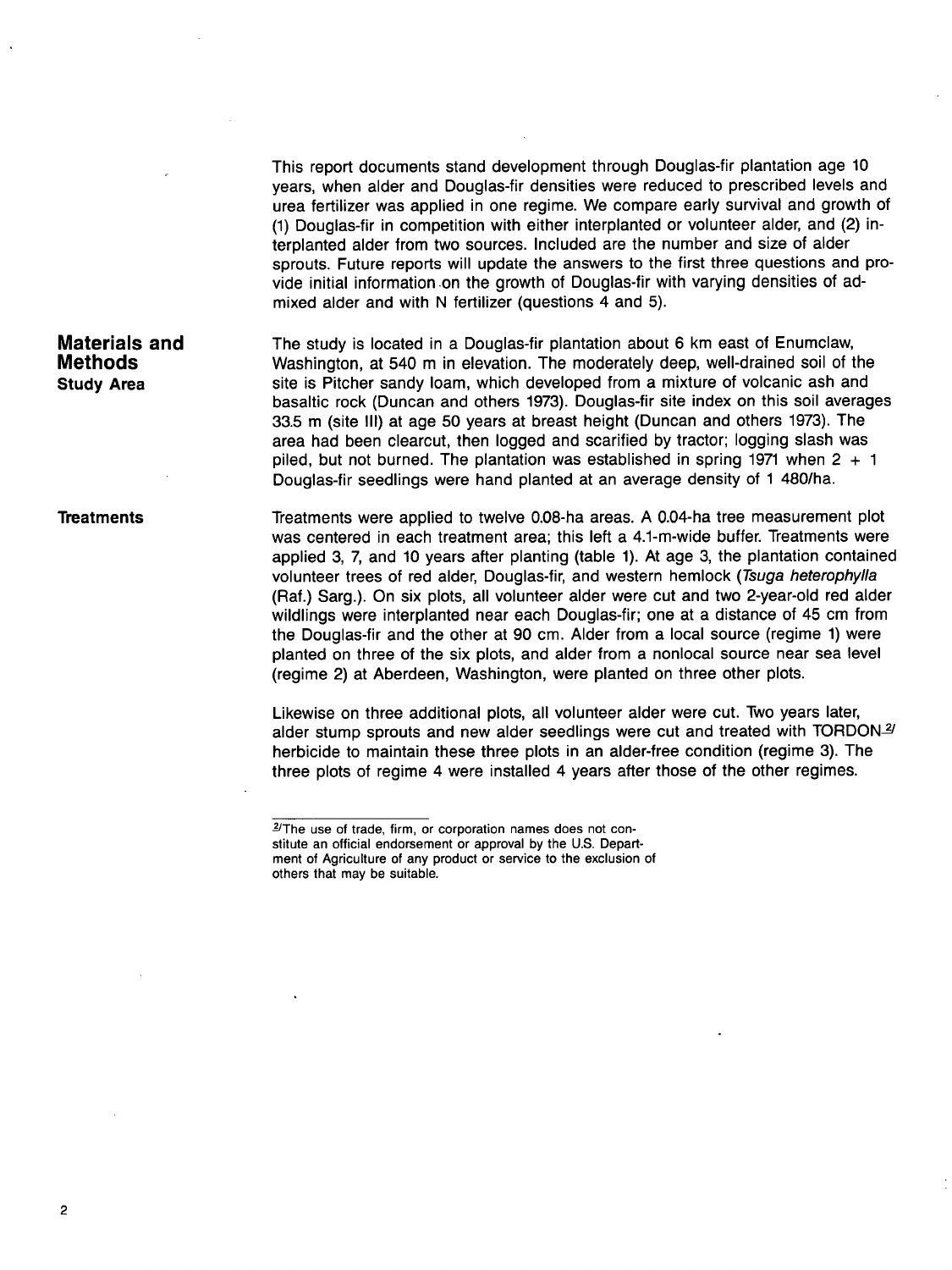| Years after             | Regime (3 plots per regime)                                                                                  |                                                                                                  |                                                                                 |                                                     |  |  |  |  |  |  |
|-------------------------|--------------------------------------------------------------------------------------------------------------|--------------------------------------------------------------------------------------------------|---------------------------------------------------------------------------------|-----------------------------------------------------|--|--|--|--|--|--|
| planting<br>Douglas-fir | ı                                                                                                            | $\overline{c}$                                                                                   | 3                                                                               | 4                                                   |  |  |  |  |  |  |
| 3                       | All volunteer<br>red alder cut:<br>2 local red alder<br>wildlings planted<br>adjacent to each<br>Douglas-fir | As regime 1.<br>but 2 nonlocal<br>red alder wildlings<br>planted adjacent to<br>each Douglas-fir | All volunteer<br>red alder cut                                                  | No treatment                                        |  |  |  |  |  |  |
| 5                       | No treatment                                                                                                 | No treatment                                                                                     | Red alder sprouts and<br>new seedlings cut;<br>stumps treated with<br>herbicide | No treatment                                        |  |  |  |  |  |  |
| 7                       | Most red alder cut<br>except 50, 100,<br>or 200/ha retained<br>on one plot each                              | As regime 1                                                                                      | Red alder sprouts and<br>new seedlings cut                                      | All volunteer<br>red alder cut                      |  |  |  |  |  |  |
| 10                      | Douglas-fir reduced<br>to 740/ha; new<br>red alder sprouts<br>and seedlings cut                              | As regime 1                                                                                      | As regimes l<br>and $2$                                                         | As other regimes:<br>224 kg N/ha as<br>urea applied |  |  |  |  |  |  |

#### Table 1-Schedule of treatments by regime

At plantation age 7, red alder were cut from all plots. Some alder were retained on plots and buffers of regimes 1 and 2 at a density of 50, 100, or 200/ha following random assignment of these densities within each alder source. Although all alder in regimes 3 and 4 were scheduled for cutting, some were missed as determined at remeasurement 3 years later.

At plantation age 10 years, all western hemlock exceeding 1.3 m in height were cut as were surplus alder seedlings and stump sprouts (fig. 1). Douglas-fir was reduced to 740 trees/ha (300/acre) on all regimes. Average number of stems before and after cutting at ages 7 and 10 years is shown in table 2. Finally, plots of regime 4 were fertilized with 224 kg N/ha as urea.

- **Measurements**  Tree diameters at breast height (d.b.h.) were measured at 1.3 m above ground. D.b.h. and height of Douglas-fir, hemlock, and alder were measured after the 1977 and 1980 growing seasons (plantation ages 7 and 10); height of planted Douglas-fir was also recorded after the 1973, 1974, 1975, and 1976 growing seasons.
- **Statistical Analyses**  Analysis of variance and Tukey's Test were used to determine whether real differences existed among treatment means. These analyses were based on a completely random experiment, although the adjacent plots of regime 4 were installed 4 years after those of the other regimes. The 10-percent probability level was used to indicate statistical significance. The analysis for the 3- and 7-year data is of four treatments with three replicates of each treatment. The analysis of the 10-year data is less straightforward because the three plots in regimes 1 and 2 had differing alder densities (50, 100, and 200/ha). Although these densities were balanced within both regimes, they were not true replicates. Despite this, we treated them as replicates in our analyses.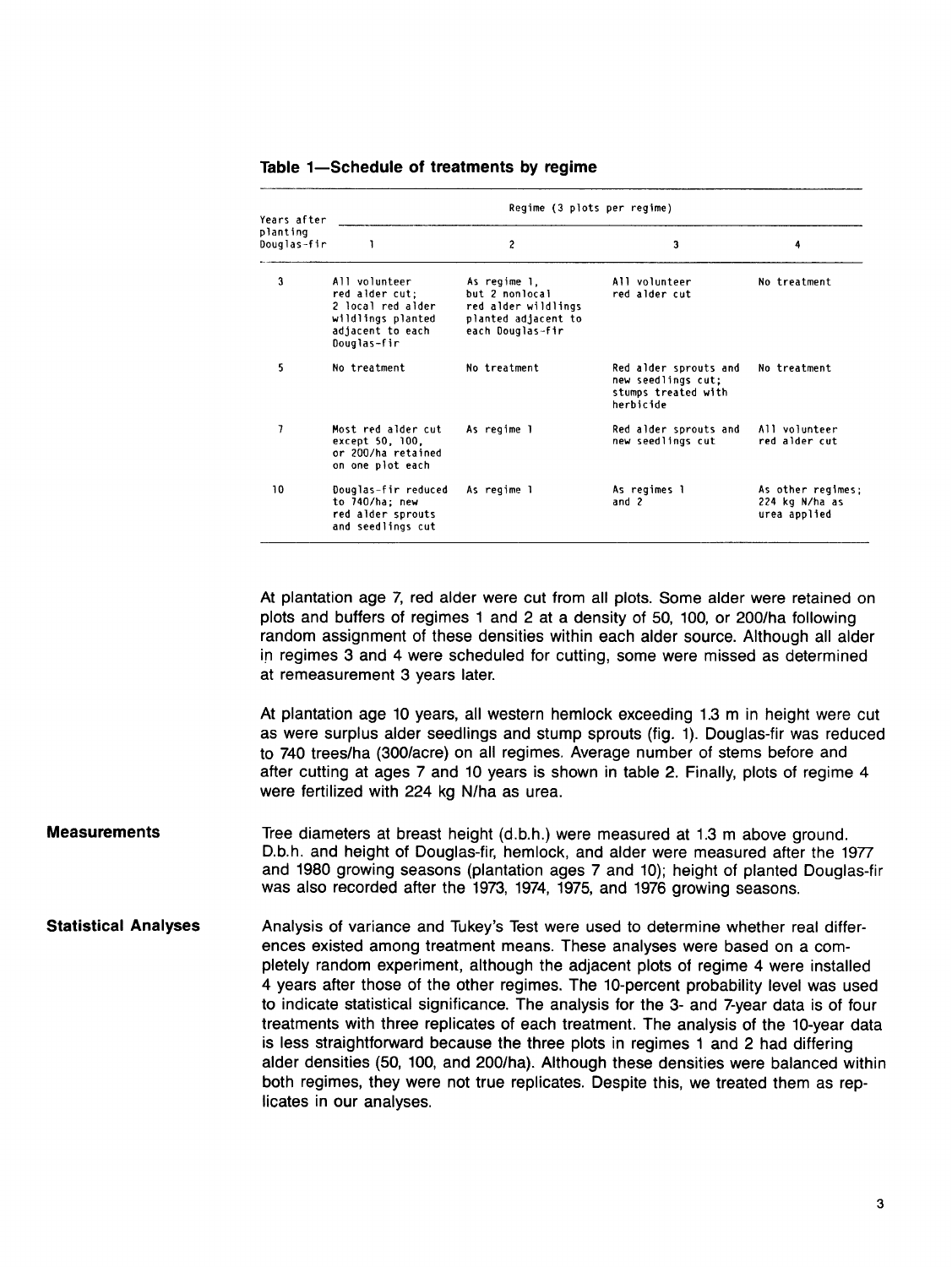

Figure 1.-Interplanted red alder (local seed source) and **associated Douglas-fir at plantation age 10 and before felling surplus conifers. A crop alder is behind the sign and 3-year-old alder sprouts are to the right; 50 alder per ha were retained at age 7 years.** 

Table 2-Average number of stems before removal and after removal (in paren**theses) of surplus alder and conifer at plantation ages 7 and 10 years** 

|                                                                                      |  |            |             |  | Douglas-fir |                        |                     |                  |                     |          |                    |  |  |          |                                                    | Red alder |  |  |                            |
|--------------------------------------------------------------------------------------|--|------------|-------------|--|-------------|------------------------|---------------------|------------------|---------------------|----------|--------------------|--|--|----------|----------------------------------------------------|-----------|--|--|----------------------------|
|                                                                                      |  | Planted    |             |  | Volunteers  |                        | Hemlock, volunteers |                  |                     | Planted. |                    |  |  |          |                                                    |           |  |  |                            |
| Regime                                                                               |  |            | Age 7 yr 2/ |  | Age 10 yr   |                        |                     | Age 7 yr         | Age 7 yr            |          | Age 10 yr          |  |  | age 7 yr |                                                    |           |  |  | Volunteers,<br>age 7 yr 1/ |
|                                                                                      |  |            |             |  |             |                        |                     |                  |                     |          | Number per hectare |  |  |          |                                                    |           |  |  |                            |
| Douglas-fir/planted alder:<br>Local alder<br>Nonlocal alder<br>2.                    |  | 095<br>177 |             |  |             | 070 (740)<br>169(740)  |                     | 123(0)<br>74(0)  | 239 (99)<br>33 (33) |          | 99 (0)<br>33(0)    |  |  |          | 1 787 (50, 100, 200) 3/<br>2 207 (50, 100, 200) 3/ |           |  |  | 198(0)<br>165(0)           |
| Douglas-fir/volunteer alder:<br>Alder cut at age 3<br>3.<br>Alder cut at age 7<br>4. |  | 243<br>276 |             |  |             | 218 (740)<br>251 (740) |                     | 82(0)<br>189 (0) | 288 (91)<br>107(41) |          | 91(0)<br>41(0)     |  |  |          |                                                    |           |  |  | 280(0)<br>120(0)           |

1/ The number of volunteer alder at age 10 are shown in table 5. These alder were either missed in the cutting at age 7 or<br>were new volunteers. All were cut at age 10.

2/ No planted Douglas–fir were cut at age 7; difference between number of stems before cutting at 10 years and at 7 years is<br>mortality.

3/ Alder were reduced to 50/ha on 1 plot and 100 or 200/ha on the remaining plots; these crop trees were retained at age 10.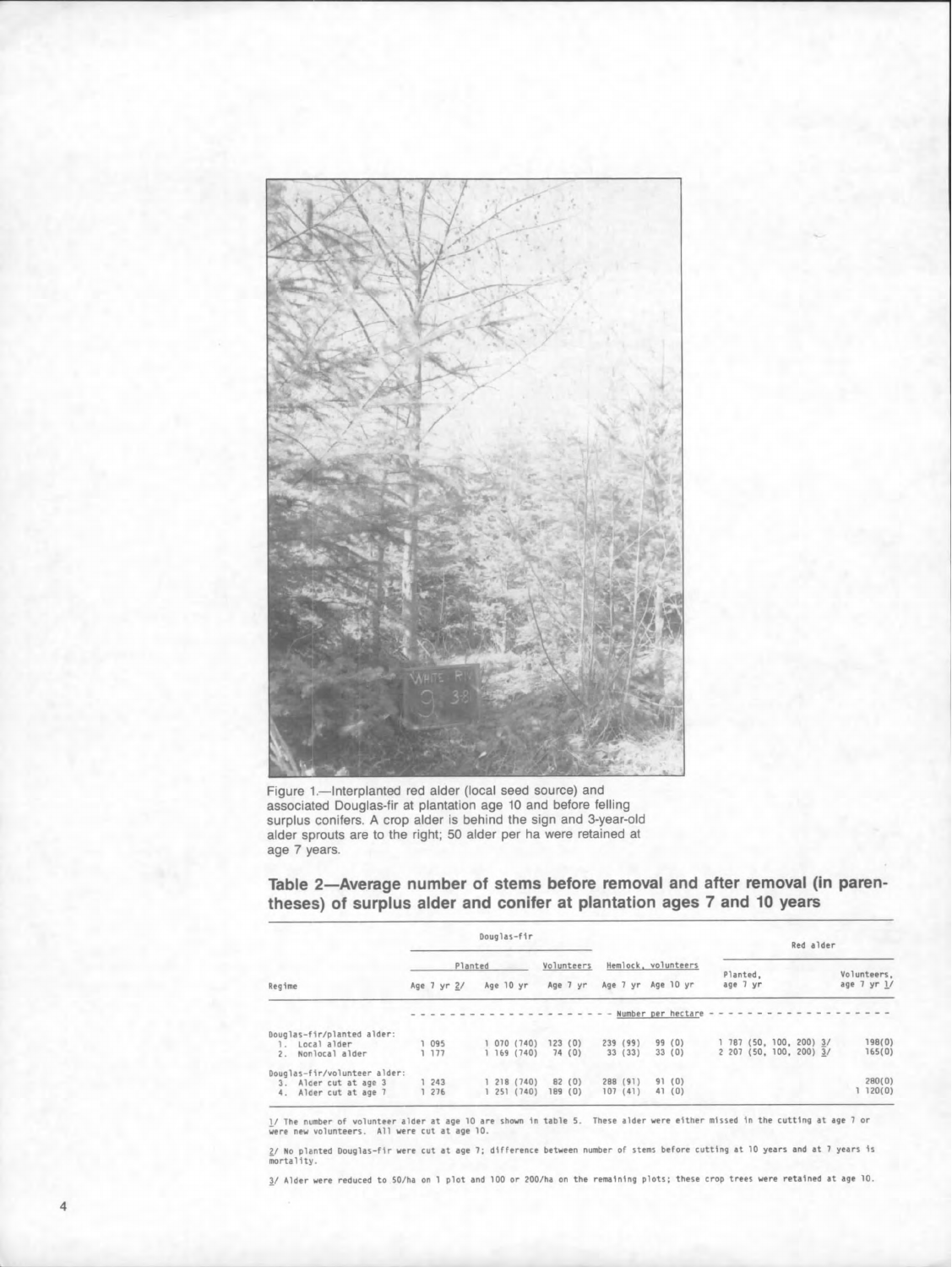# **Results Planted Douglas-Fir**

Survival.--We do not know how volunteer alder affected survival and growth of Douglas-fir before plantation age 3 (equal to seedling age 6). The number of planted Douglas-fir per hectare present at age 7 and estimated survival percentage between years 3 and 7 did not vary significantly among the four regimes (table 3). Survival of Douglas-fir released from competition with 1 120/ha volunteer red alder at age 7 (regime 4) was not significantly different from survival of Douglas-fir released at age 3 (regime 3). Thus, delaying release of Douglas-fir from 1 120 volunteer alder/ha until age 7 did not reduce survival. We suspect, however, that further delay would have eliminated or damaged potential crop trees.

Growth.---D.b.h. of mean basal area (Dg) of the Douglas-fir did not vary significantly among the four regimes (table 4); thus, neither planted nor volunteer alder reduced Dg of associated Douglas-fir through plantation age 7 when surplus alder were cut. Three years later, Dg remained not significantly different among the four regimes.

Average height of Douglas-fir did not differ significantly among the four regimes at plantation age 3 when volunteer alder were cut in three regimes (table 4). Four years later, unreleased Douglas-fir in regime 4 averaged about 10 percent shorter than released Douglas-fir on regime 3, but this difference was not statistically significant. Further alder influence in regimes 3 and 4 was limited to that of 91 or 272 sprouts/ha, respectively, and of a few new volunteers (table 5). At the same . time, alder influence in regimes 1 and 2 was reduced to 50, 100, or 200/ha uniformly spaced, dominant or codominant trees, plus an average of 354 or 230 sprouts/ha, respectively, as disclosed in the next inventory (table 5). Average height of Douglas-fir in regime 4 was significantly less than in regimes 1 and 2 at plantation age 7 years; by plantation age 10 years, however, average height of Douglas-fir among the four regimes did not differ significantly (table 4).

|                                |  |        |   | Douglas-fir |                | Red alder |             |          |  |
|--------------------------------|--|--------|---|-------------|----------------|-----------|-------------|----------|--|
| Regime                         |  | Age 3  |   |             | Age 7 Survival |           | Age 3 Age 7 | Survival |  |
|                                |  | no./ha |   |             | percent        |           | no./ha      | percent  |  |
| Douglas-fir/planted alder:     |  |        |   |             |                |           |             |          |  |
| Local alder<br>1.              |  | 1 144  |   | 1 095       | 95.7           | 2 288     | -787<br>Ŧ.  | 78.1     |  |
| 2.<br>Nonlocal alder           |  | 1226   |   | 1 177       | 96.0           | 2452      | 2 207       | 90.0     |  |
| Douglas-fir/volunteer alder    |  |        |   |             |                |           |             |          |  |
| Alder cut at age 3<br>3.       |  | 284    |   | 1 243       | 96.8           |           |             |          |  |
| 4.<br>Alder cut at age 7       |  | 1 293  | 1 | 276         | 98.7           |           |             |          |  |
| Differences among regime means |  | N.S.   |   | N.S.        | N.S.           | N.S.      | N.S.        | N.S.     |  |

### **Table 3--Average number of planted Douglas-fir and red alder before cutting (at plantation ages 3 and 7 years) and survival percentage during that period**

N.S. = not significant.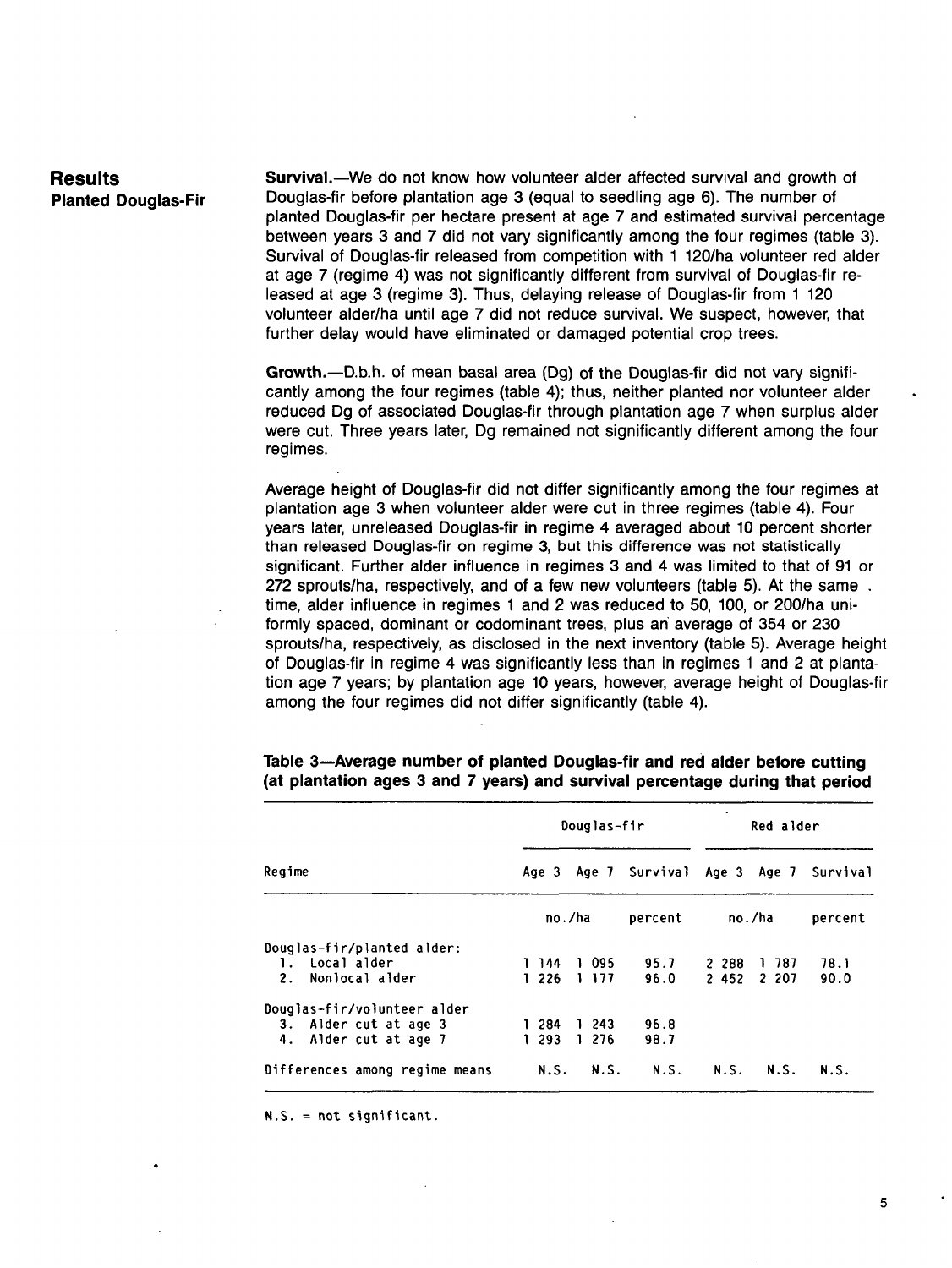|                                   |       | Da     | Height |                  |        |  |  |  |
|-----------------------------------|-------|--------|--------|------------------|--------|--|--|--|
| Regime                            | Age 7 | Age 10 | Age 3  | Age 7            | Age 10 |  |  |  |
|                                   |       | mm     |        | m                |        |  |  |  |
| Douglas-fir/planted alder:        |       |        |        |                  |        |  |  |  |
| 1. Local alder                    | $-40$ | 83     | 0.9    | 3.7 <sub>b</sub> | 6.4    |  |  |  |
| Non-local alder<br>2.             | 40    | 85     | 0.9    | 3.7 <sub>b</sub> | 6.5    |  |  |  |
| Douglas-fir/volunteer alder:      |       |        |        |                  |        |  |  |  |
| 3. Alder cut at age 3             | 40    | 85     | 0.8    | 3.6ab            | 6.5    |  |  |  |
| 4. Alder cut at age 7             | 36    | 79     | 0.8    | 3.2a             | 5.8    |  |  |  |
| Differences among<br>regime means | N.S.  | N.S.   | N.S.   | $\frac{1}{2}$    | N.S.   |  |  |  |

#### **Table 4--Average size of planted Douglas-fir at designated plantation ages**   $\mathbb{R}^2$

N.S. = not significant.

!/ Values in same vertical column with different letter are significantly different  $(P < 0.10)$ .

## **Table 5--Average number of red alder stump sprouts and volunteers, and average height of tallest sprout per stump at plantation age 10 (3 years after cutting)**

| Regime                            |        | Stumps with sprouts | Tallest sprout Volunteers |        |
|-----------------------------------|--------|---------------------|---------------------------|--------|
| ٠                                 | no./ha | percent             | m                         | no./ha |
| Douglas-fir/planted alder:        |        |                     |                           |        |
| Local alder<br>$\mathbf{1}$ .     | 354    | 19                  | 3.7 <sub>b</sub>          | 41     |
| 2.<br>Nonlocal alder              | 230    | 10                  | 3.7 <sub>b</sub>          | 74     |
| Douglas-fir/no volunteer alder:   |        |                     |                           |        |
| 3. Alder cut at age 3             | 91     | 32                  | 4.9a                      | 8      |
| 4. Alder cut at age 7             | 272    | 24                  | 3.7 <sub>b</sub>          | 16     |
| Differences among<br>regime means |        | N.S.                | 17                        |        |

 $--$  = negligible; N.S. = not significant.

 $\mathbb{R}^2$ 

l/ Values in same vertical column with different letter are significantly  $\overline{d}$ ifferent (P< 0.10).

 $\bullet$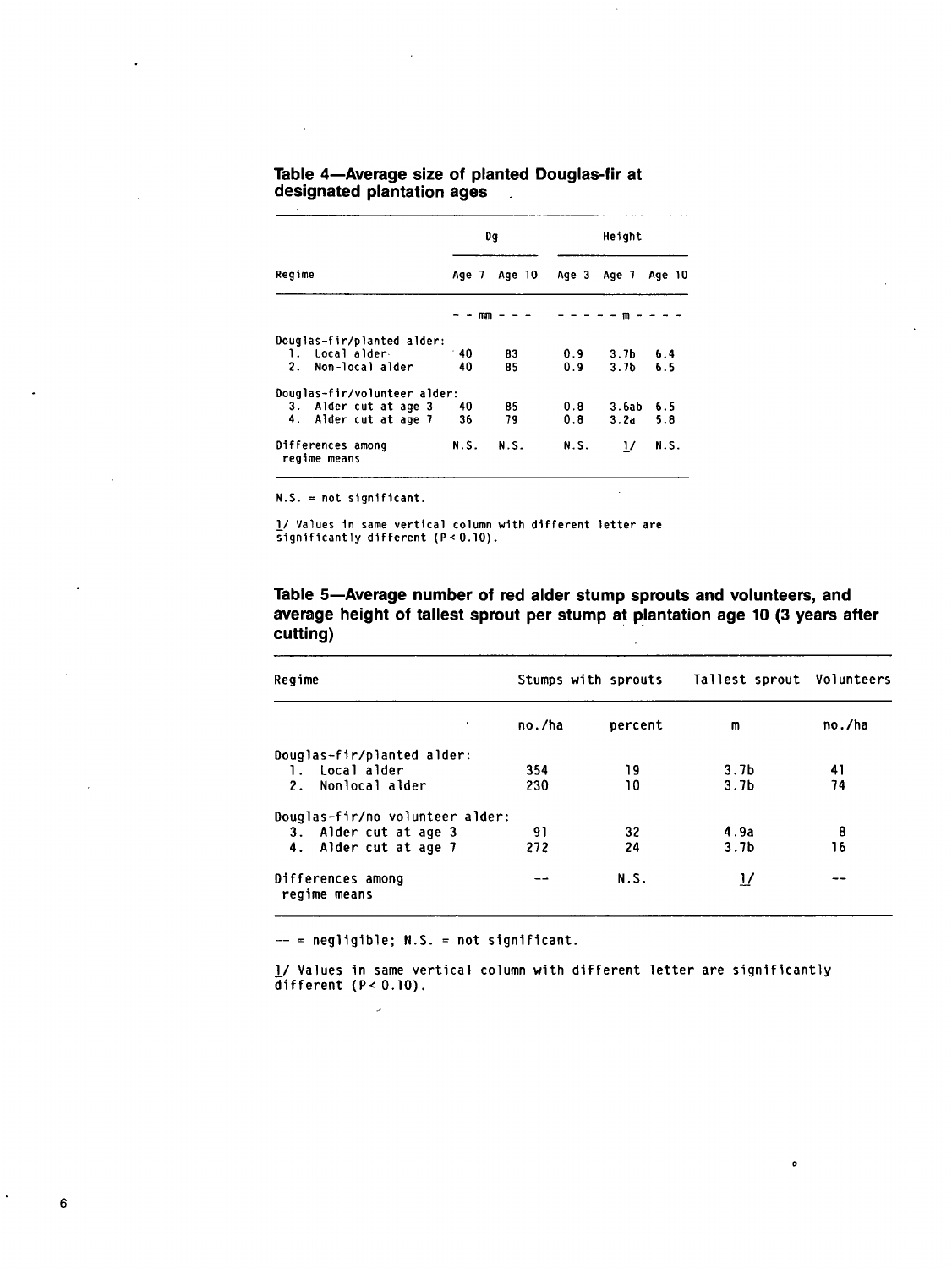| <b>Planted Red Alder</b> | Survival.—Average 4-year survival percentage of interplanted alder did not vary<br>significantly between local (78 percent) and nonlocal (90 percent) sources (table 3).<br>An average survival of 84 percent for the two sources demonstrated that wildling<br>red alder were successfully transplanted into this 3-year-old Douglas-fir plantation. |
|--------------------------|-------------------------------------------------------------------------------------------------------------------------------------------------------------------------------------------------------------------------------------------------------------------------------------------------------------------------------------------------------|
|                          | Growth.—Dg and average height 4 years after planting did not vary significantly                                                                                                                                                                                                                                                                       |

between local and nonlocal sources (table 6). These initial results indicated no apparent advantage in using nonlocal red alder to reduce aboveground competition with associated Douglas-fir.

**Volunteer Red Alder**  Growth.-Most volunteer alder probably germinated in 1971 during the first growing season after site preparation and thus were 1 year older than the planted alder. These volunteer alder grew at an average density about half that of planted alder in regimes 1 and 2 (table 2). At plantation age 7, volunteer alder in regime 4 had a statistically significant greater Dg (23 percent) and average height (18 percent) than those of both sources of planted alder (table 6). This larger size can be explained by the 1-year difference in age and the lower density. Although fewer in number, these volunteer alder were probably more competitive because of their larger size. For example, the Douglas-fir:red alder height ratio at age 7 averaged 0.6 in regime 4 with volunteer alder as compared to 0.8 in regimes with planted alder,

#### **Table 6--Average size of red alder at plantation age 7**

| Regime                            | Dq            | Height           |
|-----------------------------------|---------------|------------------|
|                                   | mm            | m                |
| Douglas-fir/planted alder:        |               |                  |
| 1. Local alder                    | 43а           | 5.0a             |
| 2. Nonlocal alder                 | 38a           | 4.8a             |
| Douglas-fir/volunteer alder:      |               |                  |
| 3. Alder cut at age 3             |               |                  |
| 4. Alder cut at age 7             | 50b           | 5.8 <sub>b</sub> |
| Differences among<br>regime means | $\frac{1}{2}$ | $\frac{1}{2}$    |

 $--$  = not applicable.

I\_/ Values in same vertical column with dif-Ferent letter are significantly different  $(P < 0.10)$ .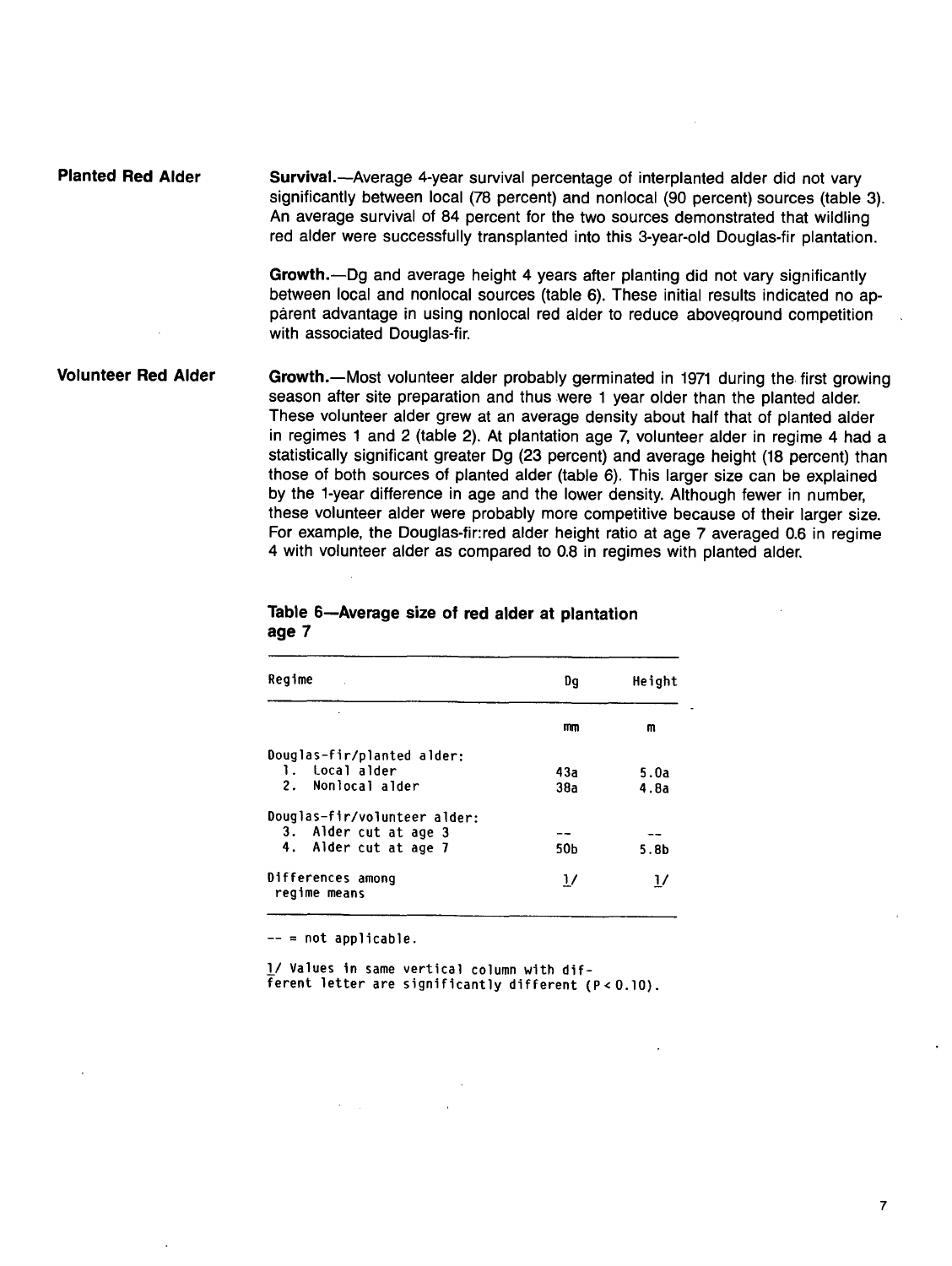Alder Sprouts **and**  Volunteers

Controlling alder density in Douglas-fir plantations may De difficult because of alder stump sprouts and volunteers. In this tractor-scarified study area, alder sprouts and volunteers were cut several times in unsuccessful attempts to keep regime 3 free of alder. Surplus alder were also cut in the other regimes at plantation age 7. Three years after cutting, average percentage of sprouting stumps ranged from 10 to 32 among the four regimes, but the means did not differ significantly (table 5). Average sprouting percentage (32) and average height (4.9 m) of the tallest sprout from each stump after 3 years were greatest from the few, unwanted alder in regime 3. probably because these sprouts were from younger trees that survived earlier cuttings.

Average height of the tallest, 3-year-old sprout per stump in regimes 1, 2 (planted alder), and 4 (volunteer) were the same. The associated Douglas-fir were taller than these alder sprouts and averaged between 5.8 and 6.5 m (fig. 2); thus, cutting surplus alder at age 7 years reduced the risk of upper crown abrasion but did not completely eliminate alder root competition or N contributions.



Figure 2.-Trend of average height of planted Douglas-fir and average height of crop trees and sprouts, both at plantation age 10 years, by regime.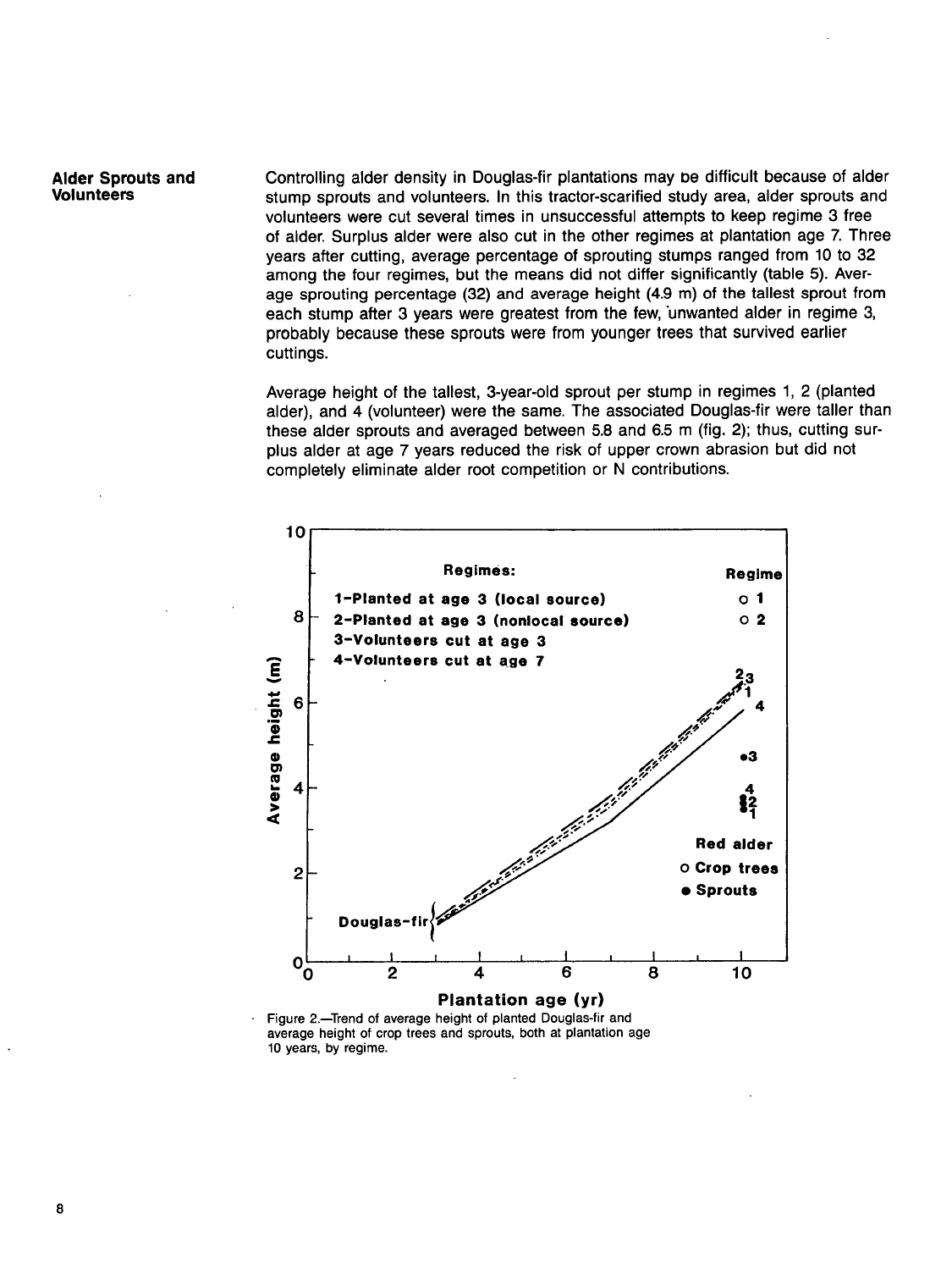#### **Discussion**

**Local vs. Nonlocal Interplanted Alder (Question 1)** 

Our data indicated no apparent advantage in using nonlocal red alder to reduce aboveground competition with Douglas-fir at this location. Survival of both sources of planted alder was high and comparable (table 3).

Cole (1984) also documents good survival of red alder wildlings planted at three forest locations in Oregon; two of these locations were abandoned pastures. All locations were below 200 m elevation. Local sources of 1-year-old alder wildlings were transplanted at each location and herbaceous vegetation controlled by herbicide during the first 2 years after planting. These locations were selected to sample a transect of climates: the warm, dry climate of the Willamette Valley; the warm, moist climate of the mid-Coast Ranges; and the cool, moist climate of the coastal fog belt. Red alder survival in the 5-year period after planting was high at all locations. Survival averaged nearly 90 percent; practically all mortality occurred in the first year. Vigor of transplanted alder was reduced (1) by a late spring frost that top-killed most alder at the mid-Coast Ranges location, (2) by deer and elk browsing and rubbing at two locations, and (3) by low vigor and early leaf senescence at the coastal site that did not occur in volunteer alder.

We had anticipated that nonlocal, coastal alder would have lower survival and slower growth than a local source from near this 540-m elevation. Nonlocal alder seedlings from a source close to sea level that were interplanted in a 4-year-old Douglas-fir plantation at 600 m in the Wind River Experimental Forest were severely frosted the first autumn and spring after planting; yet local, volunteer alder were not damaged (Miller and Murray 1978). In contrast, our coastal source of red alder was not damaged by the below-freezing air temperatures that occur between November and April at the White River Tree Farm.

Average percentage of sprouting stumps and average height of the tallest sprout did not differ for the two alder sources. Moreover, the number and size of associated Douglas-fir through plantation age 10 provided no basis for preferring either alder source.

At this location with an average volunteer alder density of 1 120/ha and an average red alder:Douglas-fir density ratio of about 1:1, delayed cutting of volunteer alder until year 7 did not reduce the number of Douglas-fir available for crop tree selection. Although average height and Dg of Douglas-fir in the volunteer alder plots (regime 4) were about 10 percent less than those of Douglas-fir released at 3 instead of 7 years, our statistical analyses indicated that this difference was not significant.

**Cutting Surplus Volunteer Alder (Question 2)** 

We believe that further delay of release would have reduced Douglas-fir survival and increased damage of crop trees through mechanical abrasion of buds and twigs. For example, our height class frequency data showed that regimes 3 and 4 had similar ranges of Douglas-fir heights, but the delayed release plots (regime 4) had a larger proportion of trees in the shorter height classes (46 vs. 31 percent were shorter than 4 m at age 7). As expected, these short, spindly trees were typically located under clumps of alder with closed canopy.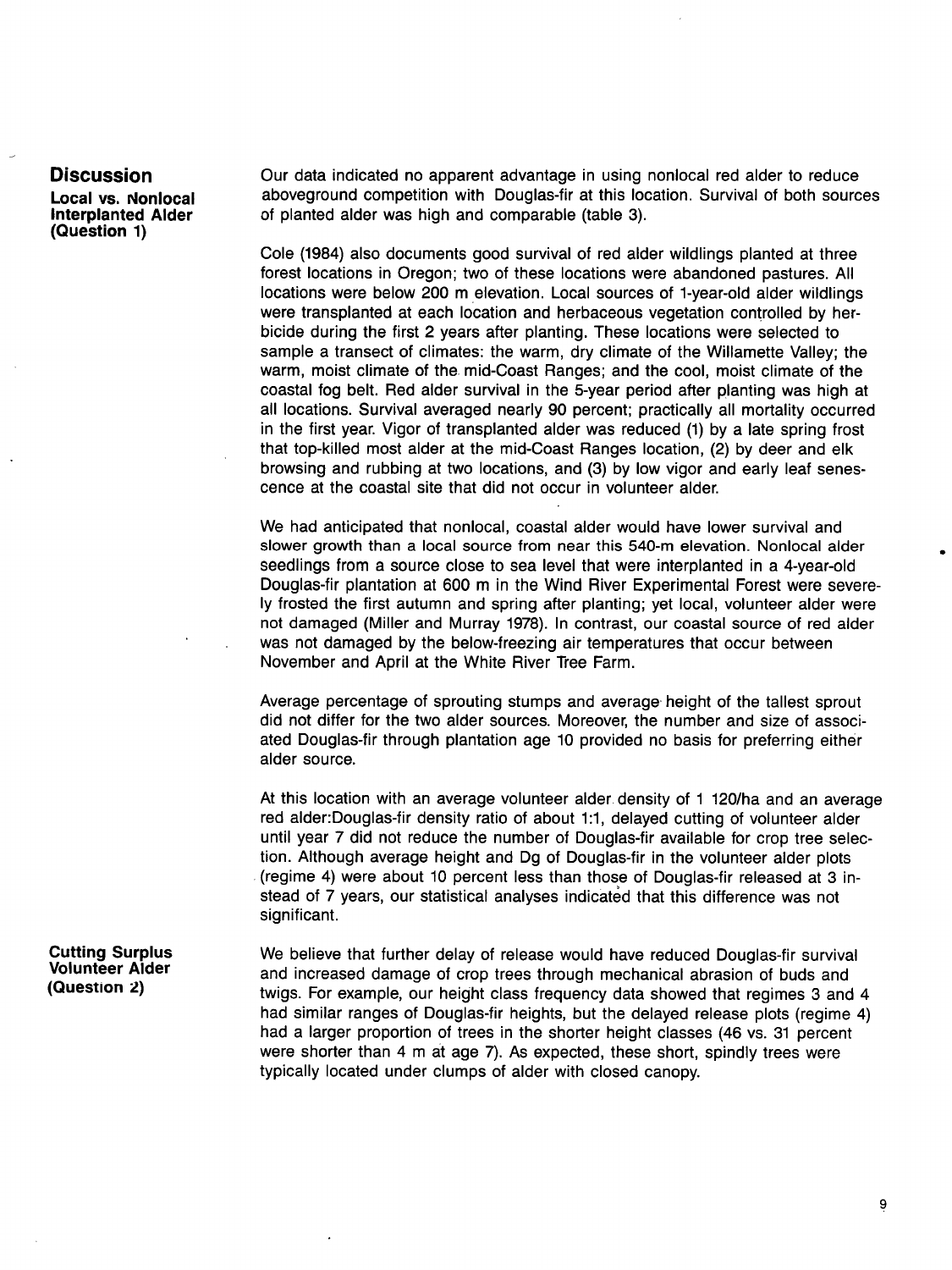For naturally seeded red alder stands, and at elevations below 150 m on Douglasfir sites I and II in southwest Washington, Dougherty $\frac{3}{2}$  projected crown closure at 2 to 6 years from seed depending on alder density. For 1 250 alder/ha, he projected canopy closure at 6 years. Severe competition for light between alder and associated Douglas-fir would start at that time. Considering the lower Site quality and lower alder density in our regime 4, one could reasonably expect crown closure and strong competition between Douglas-fir and red alder to occur after 6 years at the White River site.

Based on our data from White River and Dougherty's projections for higher site lands, alder control can safely be delayed on most Douglas-fir site III or poorer land until 6 to 8 years after planting Douglas-fir, if alder density is less than 1 250/ha. This could permit combining alder control with precommercial thinning of Douglas-fir and, thus, eliminate earlier spraying or mechanical release. A specific number of well-spaced alder could be left during the thinning, operation to provide nitrogen.

#### **Size and Occurrence of Sprouts (Question 3)**

Three years after the release cutting in February at plantation age 7, from 0 to 46 percent of the alder stumps on the 12 plots had sprouts. Treatment means ranged from 10 to 32 percent, but these did not differ significantly. The most frequent sprouting and the tallest sprouts occurred in "alder-free" regime 3. Because of two earlier attempts to eradicate alder from this regime, alder seedlings cut at plantation age 7 were undoubtedly younger than those of the other regimes. Mineral soil exposed during scarification undoubtedly favored continued natural regeneration by providing favorable conditions for alder germination and survival (Kenady 1978, Newton and others 1968).

Recent research (Harrington 1984) shows that red alder sprouting is most vigorous in 1- to 2-year-old trees and less so in trees 3 to 10 years old at the time of cutting. Because cutting red alder at an early age leaves a stump conducive to sprouting, mechanical release of Douglas-fir from competing alder could be delayed until Douglas-fir crop trees are clearly threatened. Stump sprouting can also be minimized by cutting during the growing season (vs. our cutting before the growing season) and by leaving a low stump of less than 10 cm (Harrington 1984).

Without further control, vigorous alder sprouts could again overtop Douglas-fir (a negative effect) yet provide additional N-rich organic matter (a positive effect). To obtain a desirable balance between the positive and negative effects of red alder sprouts or seedlings in Douglas-fir plantations, silviculturists must systematically control alder density, especially in the first decade.

<sup>3/</sup>Unpublished report, 1980, "Relationship of Alder Stand Characteristics to the Rate of Crown Closure," by P.M. Dougherty, Weyerhaeuser Company, Western Forestry Research Center, Centralia, WA. Report is on file at the Forestry Sciences Laboratory, 3625 93d Avenue, S.W., Olympia, WA 98502.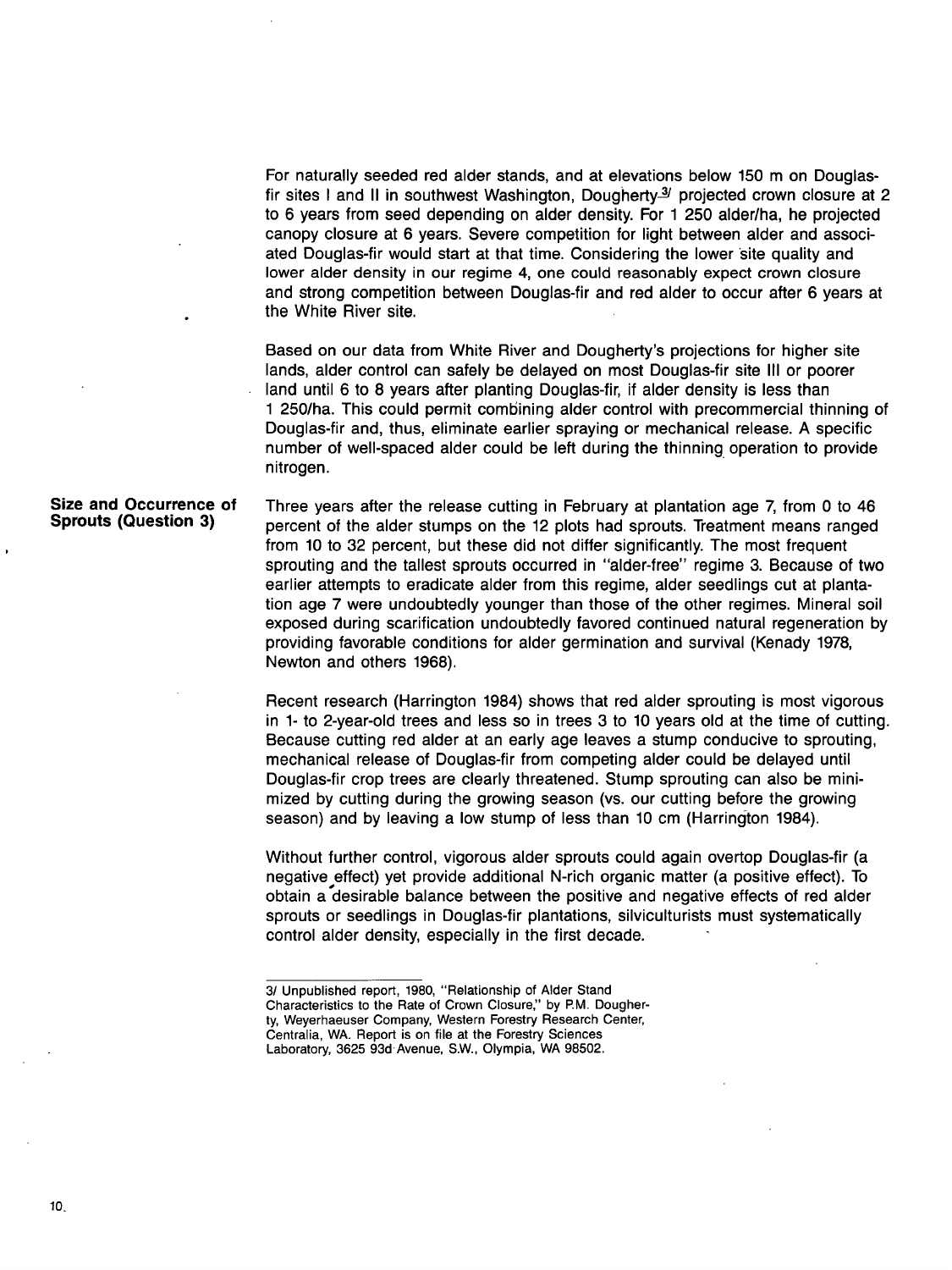Among the regimes that we tested, regime 3 probably had the least potential for influencing Douglas-fir-- either positively or negatively. Although regime 3 was designed to be a control, it was not free of alder because (1) this regime probably had a similar number of N-fixing alder volunteers through age 3 as the other regimes (table 3) and (2) alder sprouts and additional volunteers remained despite repeated efforts to maintain an alder-free condition (tables 2 and 5). Both facts compromised regime 3 as a control treatment. Despite a lesser alder component, average 7- and 10-year height and diameter of Douglas-fir in regime 3 did not differ from height and diameter in the remaining regimes that had greater densities of alder. These results have several possible explanations:

1. Available nitrogen may not limit growth of Douglas-fir at this site—at least in the early stage of plantation development.

2. Retaining alder for more than 3 years after planting Douglas-fir may have no additional or measurable impact at this location.

3. The negative, competitive effects of red alder may have offset the positive effects of N additions after age 3 at this site.

Future measurements should be enlightening for several reasons. First, the plantation's need for nitrogen is likely to peak about the time of canopy closure; thus, N shortages are more likely to limit growth in the immediate future in regime 3. Second, the positive effects of the alder in regimes 1 and 2 (with 50, 100, or 200 alder/ha) should become evident. Finally, we shall have the opportunity to compare the growth of Douglas-fir fertilized with urea (regime 4) to that of Douglas-fir with a specified number of admixed alder.

### **Conclusions**

1. Several conclusions can be drawn from this study: Both a local and a nonlocal source of wildling red alder were successfully interplanted into this 3-year-old Douglas-fir plantation. Survival percentage 4 years after planting did not vary between local and nonlocal sources of alder, and neither Dg nor average height differed between the two sources. Our data indicated no apparent advantage in using nonlocal red alder to reduce aboveground competition with Douglas-fir at this location.

2. Seven-year-old, volunteer alder, which were 1 year older and growing at 50-percent lower density than the interplanted alder, were an average of 23 percent larger in diameter and 18 percent taller than interplanted alder. Cutting these volunteer alder at plantation age 7, instead of at age 3, did not affect Douglas-fir survival or average size. Further delay probably would have eliminated or damaged some crop trees.

3. Alder competition at average densities of 1 100-2 200 alder/ha did not affect Douglas-fir survival or average tree size at plantation age 7 years; average number, Dq, and height of planted Douglas-fir in the three regimes with competing alder (both planted and volunteer) were not different from those in regime 3 with only a few, unwanted alder seedlings and sprouts.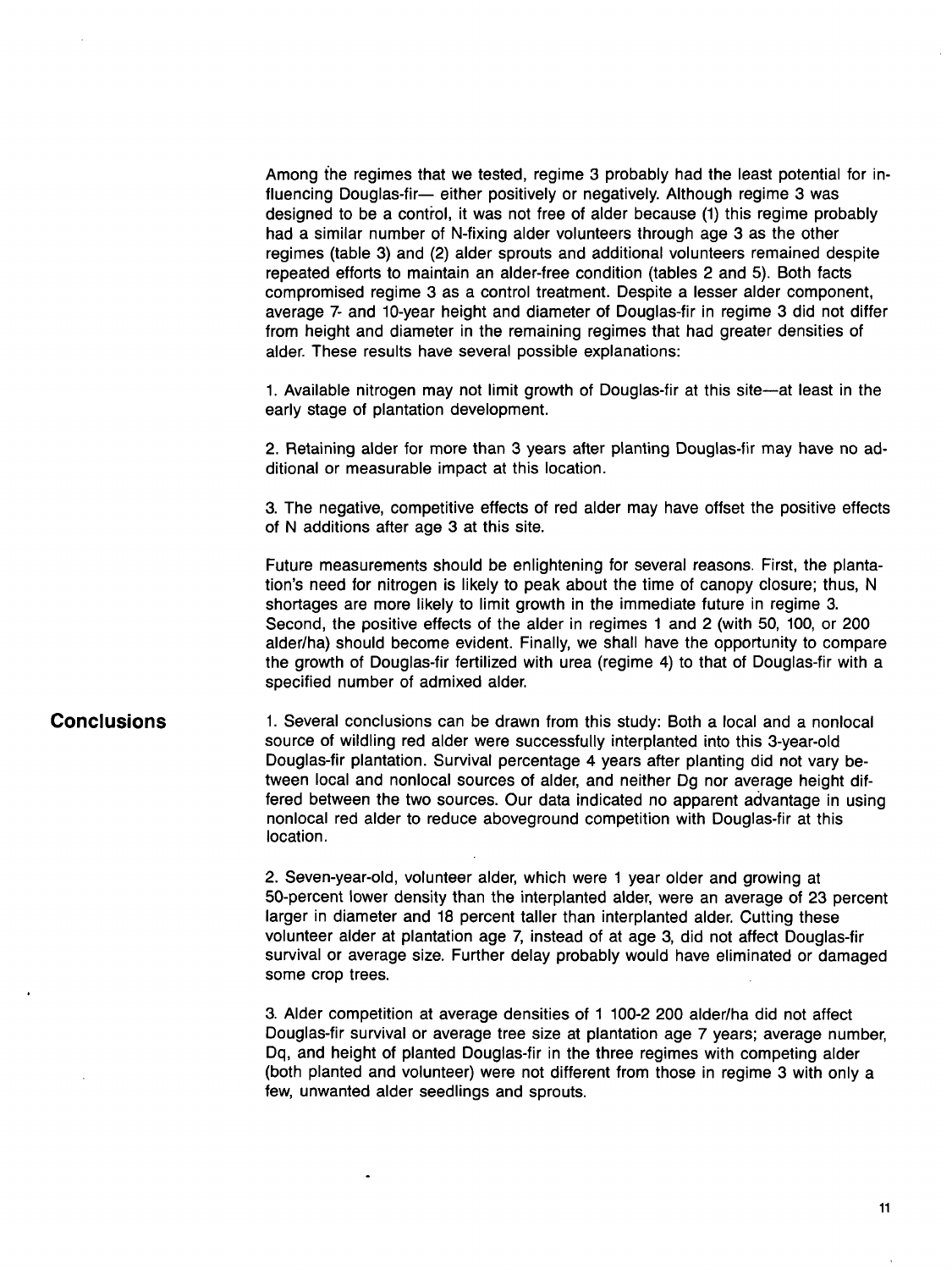4. When red alder densities are lower than about 1 250/ha, silviculturists can delay alder control on site III or lower until 6 to 8 years after planting Douglas-fir. This will reduce sprouting and permit combining complete or partial control of alder with early precommercial thinning. Thus, earlier chemical or mechanical release can be eliminated.

5. Three years after cutting alder in February (at plantation age 7 years), 10 to 32 percent of alder stumps in the regimes we studied had sprouts. Average height of the tallest sprout per stump ranged from 3.7 to 4.9 m among the four regimes (vs. 5.8 to 6.5 m for associated Douglas-fir). Without control, these sprouts may provide future positive (N-addition) or negative (crown competition) effects. To further minimize sprouting, alder should be cut close to the ground and cut during the growing season.

6. To obtain a desirable balance between positive and negative effects of red alder in Douglas-fir plantations, control of alder density should be delayed until the upper crown of Douglas-fir crop trees is in contact with nearby alder. Periodic observations, especially duri'ng the first decade after planting, are necessary to ensure timely control.

7. Because of some recurring alder sprouts and volunteers, our control regime was not truly free of alder. Our finding no difference in average size of planted Douglasfir in this regime vs. the others is, therefore, not a pure demonstration that alder failed to affect growth of Douglas-fir. Measurable positive benefits of N-fixation by alder are most likely at future crown closure when demand for this nutrient is greater.

**Acknowledgments**  We thank the following for their help: Weyerhaeuser Co. for providing the study area and financial and technical support; John Hazard and Tim Max for guidance in experimental design and analysis; and Jim Wilcox for statistical analyses.

**English Equivalents** 

- 1 centimeter (cm)  $= 0.3937$  inch 1 meter (m) =  $3.2808$  feet 1 hectare (ha) =  $2.4711$  acres
	- 1 kilogram (kg) =  $2.2046$  pounds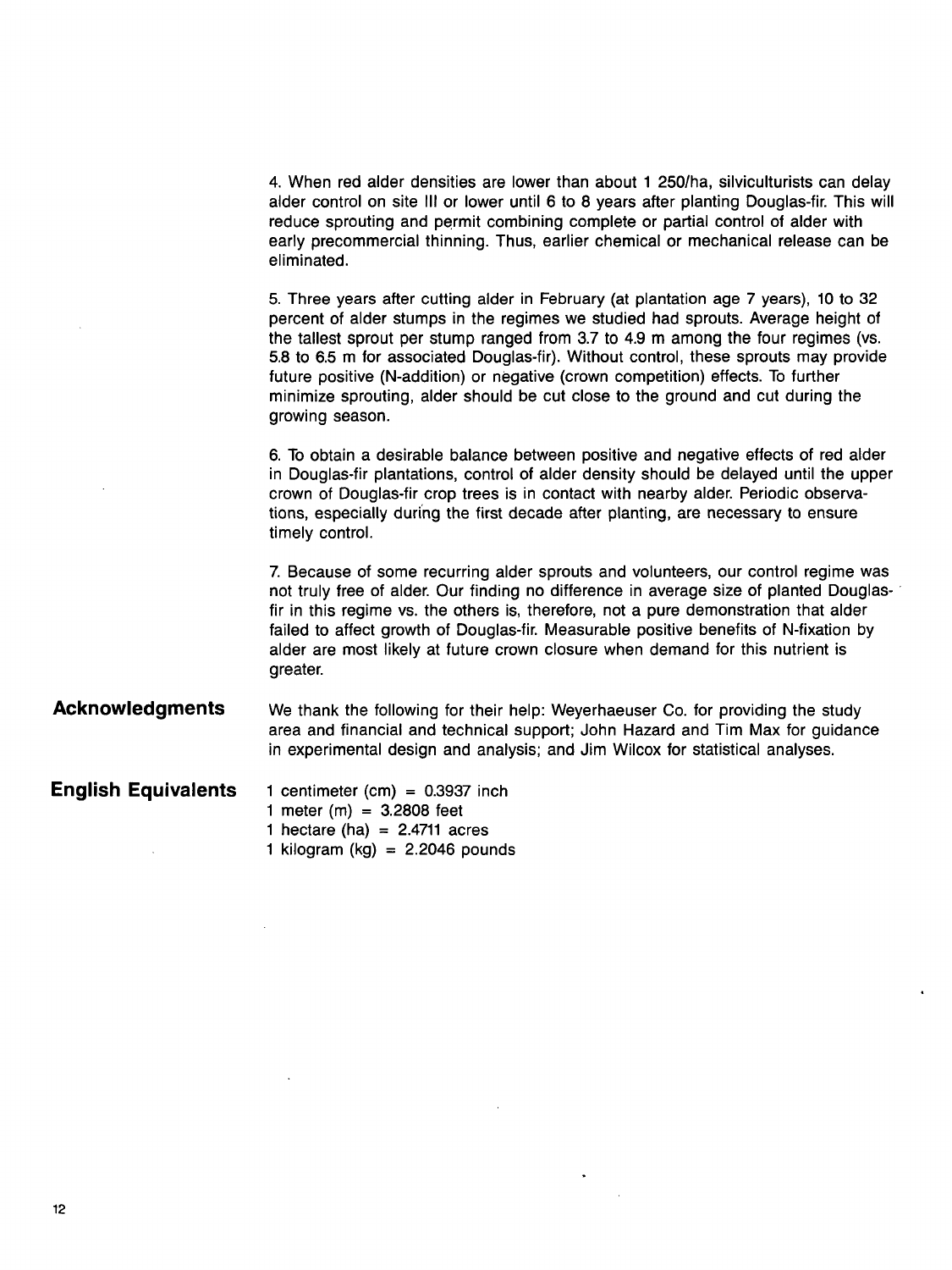- **Literature Cited Cole, Elizabeth C.** Fifth-year growth and response of Douglas-fir to crowding and other competition. Corvallis, OR: Oregon State University; 1984. 321 **p. M.S.**  thesis.
	- **Duncan, S.H.; Webster S.R.; Steinbrenner,** E.C. Soil survey of the White River Tree Farm. Centralia, WA: Weyerhaeuser Company, Forestry Research Center; 1973. 19 p. and maps.
	- **Fowells, H.A., comp.** Silvics of forest trees of the United States. Agric. Handb. 271. Washington, DC: U.S. Department of Agriculture; 1965. 762 p.
	- **Harrington,** C.A. Factors influencing initial sprouting of red alder. Canadian Journal of Forest Research. 14: 357-361; 1984.
	- **Kenady,** R.M. Regeneration of red alder. In: Briggs, D.G.; DeBell, D.S.; Atkinson, W.A., comps. Utilization and management of alder. Gen. Tech. Rep. PNW-70. Portland, OR: U.S. Department of Agriculture, Forest Service, Pacific Northwest Forest and Range Experiment Station; 1978: 183-191.
	- Miller, R.E.; Murray, M.D. The effects of red alder on growth of Douglas-fir. In: Briggs, D.G.; DeBell, D.S.; Atkinson, W.A., comps. Utilization and management of alder. Gen. Tech. Rep. PNW-70. Portland, OR: U.S. Department of Agriculture, Forest Service, Pacific Northwest Forest and Range Experiment Station; 1978: 283-306.
	- Miller, R.E.; Murray, M.D. Fertilizer versus red alder for adding nitrogen to Douglas-fir forests of the Pacific Northwest. In: Gordon, J.C.; Wheeler, C.T.; Perry, D.A., eds. Symbiotic nitrogen fixation in the management of temperate forests. Corvallis, OR: Oregon State University; 1979: 356-373.
	- Newton, M.; El Hassan, B.A.; Zavitkovski, J. Role of red alder in western Oregon forest succession. In: Trappe, J.M.; Franklin, J.F.; Tarrant, R.F.; Hansen, G.M., eds. Biology of alder. Portland, OR: U.S. Department of Agriculture, Forest Service, Pacific Northwest Forest and Range Experiment Station; 1968: 73-74.
	- **Tarrant,** Robert F. Stand development and soil fertility in a Douglas-fir-red alder plantation. Forest Science 7: 238-246; 1961,
	- Tarrant, Robert F.; Miller, Richard E. Accumulation of organic matter and soil nitrogen beneath a plantation of red alder and Douglas-fir. Soil Science Society of America Proceedings. 27: 231-234; 1963.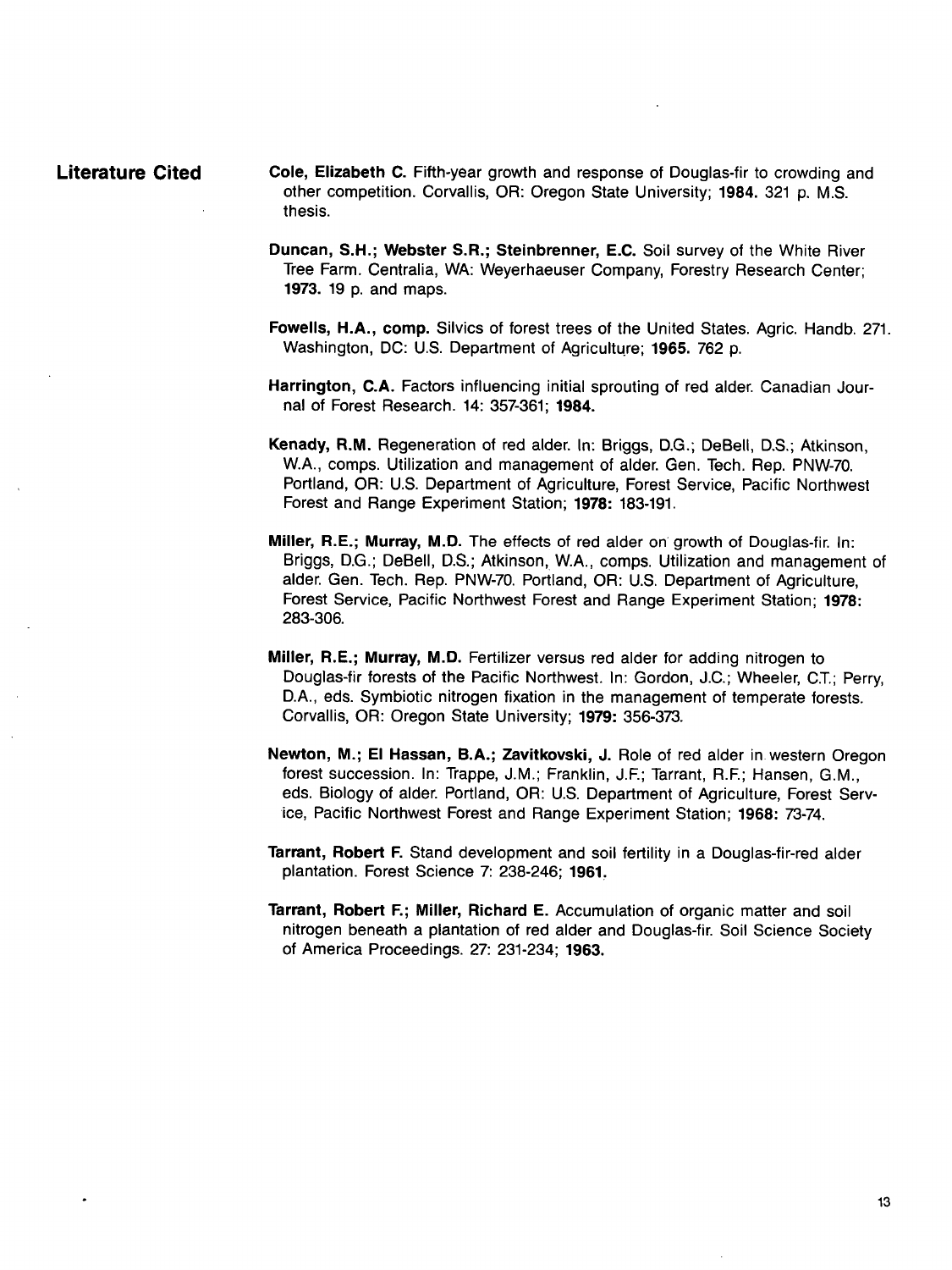The **Forest Service** of the U.S. Department of Agriculture is dedicated to the principle of multiple use management of the Nation's forest resources for sustained yields of wood, water, forage, wildlife, and recreation. Through forestry research, cooperation with the States and private forest owners, and management of the National Forests and National Grasslands, it strives  $-$  as directed by Congress -- to provide increasingly greater service to a growing Nation.

The U.S. Department of Agriculture is an Equal Opportunity Employer. Applicants for all Department programs will be given equal consideration without regard to age, race, color, sex, religion, or national origin.

Pacific Northwest Research Station 319 S.W. Pine St. P.O. Box 3890 Portland, Oregon 97208

 $\ddot{\phantom{a}}$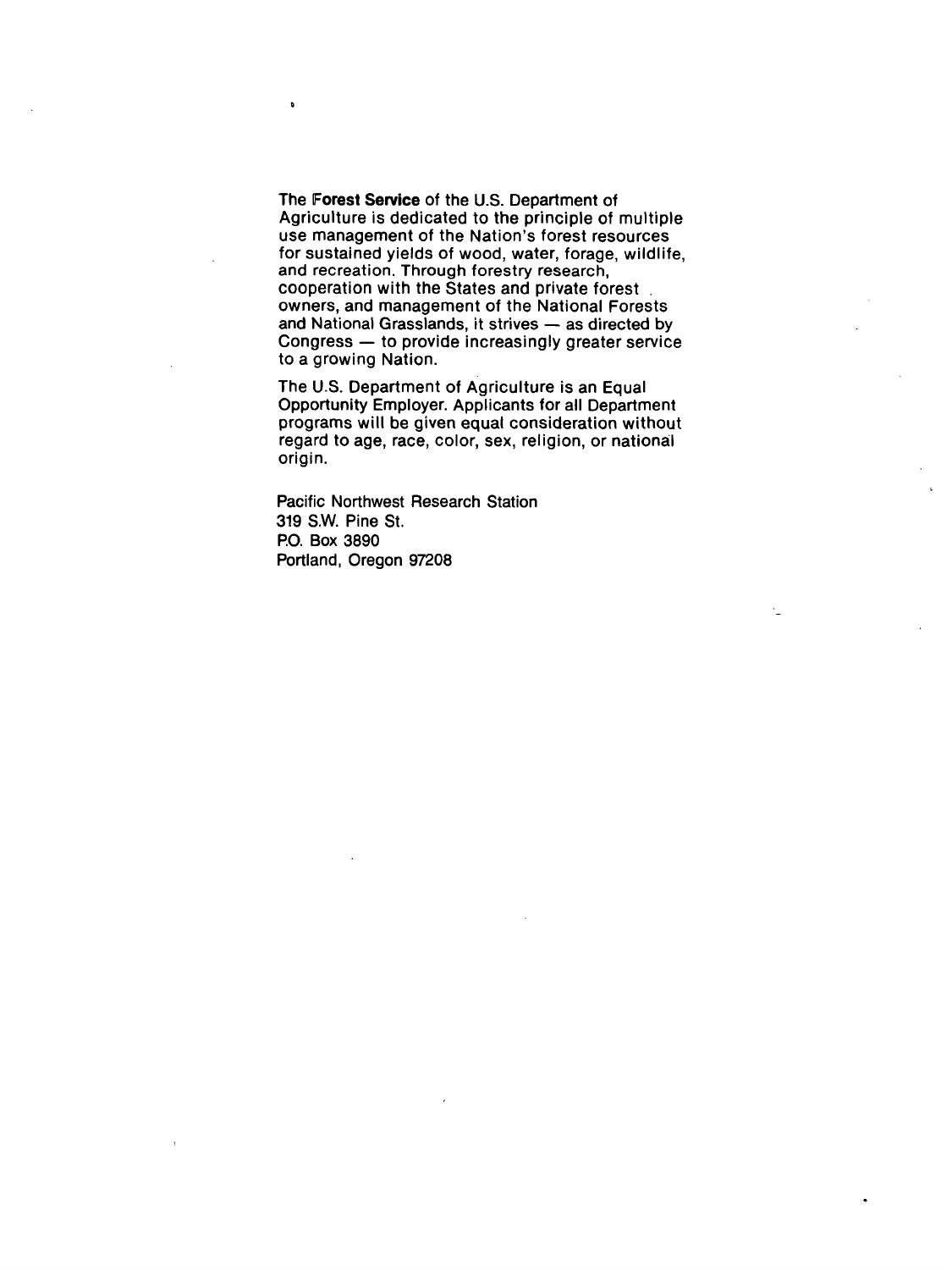

 $\lambda$